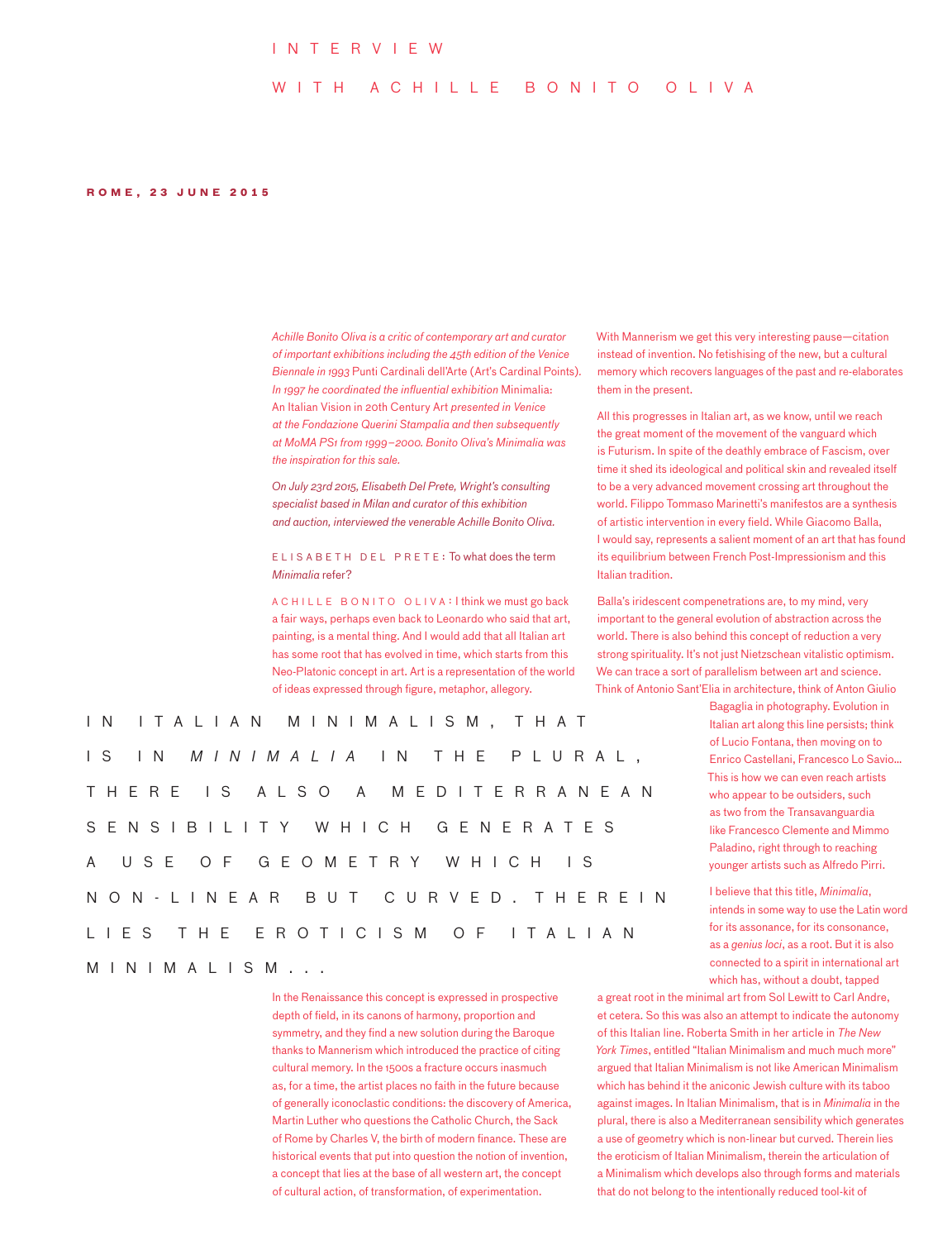American Minimalism, which is a traveling, nomadic minimalism. This Mediterranean matrix of *Minimalia* by Italian artists has developed the persistence of a concept which appeared to have been abandoned with post-modernity: having a project. The historical avant-gardes brought with them utopia, the desire, the will to transform the world through form, so they had a project. Postmodernism is the recognition that this is impossible when life becomes merely maintaining the present. Art produces resistance in the present, and so in *Minimalia* I emphasize a value, that of a soft project, that is, overcoming the overly proud projects of the historical avant-garde while recognizing a moral value to the resistance of forms of art confronting the chaos surrounding us. So this soft project brings back a utopian movement of a work of art toward another place, a non-place, utopia, *utopos*, within the perimeter of a language which is capable of allowing the public, by reading the work and its contemplation, to retrace and develop new processes for acquiring knowledge.

EDP : Your collaboration with MoMA PS1 in New York occurred after your exhibition in Venice in 1997.

ABO : Leo Castelli and Ileana Sonnabend came to see the Venice show which they found very exhilarating. Some already knew Italian art very well and in *Minimalia* they found confirmation of this history. My great friend Alanna Heiss, director of PS1 also came to see the exhibition. She, Kasper König and I had put together the '85 Paris Biennial. A great relationship built on exchanges, friendship, conversation and dialogue grew out of it. She liked the show very much and she asked to bring it to the States. By coincidence, even on a symbolic level, this show brought to a close the last century of contemporary art in New York.

EDP : In the context of an exhibition on Italian Minimalism in the States, a figure like Salvatore Scarpitta emerges as

T his p u r s u i t , i n s t e a d , de v e l o p s A L O N G A S T O R Y O F A R T W H I C H b e lon g s to a me n t a l i t y , A C U L T U R E , A C U L T U R A L

# anthro p olo g y w hich is I talian.

a key artist, not just because of his Italian-American cultural background, but also because of his direct contact, also through Leo Castelli, with Minimalism.

ABO : Salvatore Scarpitta is an important artist in particular for the steps he has taken from informal art to Minimalism. At first it seems that with his bandages he is trying to protect the painting. Subsequently, he frees painting by placing a greater focus on the art object, arriving at the almost futuristic recovery of the automobile as an art object. I remember that at PS1 I placed one of Scarpitta's automobiles in an heavy-duty elevator. It was interesting to see the car moving vertically instead of horizontally as it would on the road. Placing the work in an elevator created an aesthetic effect that was both surprising and estranging. Salvatore Scarpitta is a major artist who has managed to combine the sensibility for the object that is typically American with the sense of form that is typically Italian.

EDP: In the essay published on the catalogue of the show at MoMA PS1, "*Minimalia* and Minimalism," Arthur Danto came to define *Minimalia* as "Minimalist Marginalia," with reference to the Italian works of art that remain outside of the primary canons of Minimal Art while maintaining a direct dialogue with Minimalist work. Do you agree with this interpretation of *Minimalia*?

ABO : Arthur Danto recognized in my initiative not just the presence of a theoretical autonomy but also an autonomy in the creative language of these artists, this is very important. 'Marginalia' because it developed an appreciation for this art, for an artistic pursuit which does not lie at the heart of the art market—most luxuriant around American Minimalism, if one can speak this way. This pursuit, instead, develops along a story of art which belongs to a mentality, a culture, a cultural anthropology which is Italian.

EDP : Last fall, the US magazine, *October*, published an article on *Vitalità del Negativo nell'arte italiana 1960/70* (The Vitality of the Negative in Italian Art 1960/70) an exhibition you curated in 1970 at Rome's *Palazzo delle Esposizioni* (Exhibition Hall). This was an important show because it marked the beginning of the *Incontri Internazionali dell'Arte* (International Art Meetings) founded by Graziella Lonardi Buontempo. Might one say that, as early as 1970, the *Vitalità del Negativo* show had laid the foundations for the development of the concept of *Minimalia*?

ABO : Without a doubt, because that show already included a number of *Minimalia's* protagonists, from Castellani to Lo Salvio, from Merz to Mulas, from Scheggi to Gianni Colombo. I also drew from the movements of various groups of artists those who were best suited to represent this notion which has its own complexity. *Vitalità del Negativo* raised in its title the question of creation, of the unhappy conscience of the artist at a particular historical moment marked by protest, and budding

> terrorism. There was this hegemony of politics which was reducing artists to "angels of the mimeograph".<sup>1</sup> Whereas, in selecting these artists I avoided groupings and signaled people who were working on the autonomy of art and not on its heteronomy and this title, *Vitalità del Negativo*, was also intended to give proof of the biographic aspect of these artists—a form that is surely present outside of the life of an

artist but which is also a trace of this life. So this show created quite particular effects, especially in its installation and its exhibitive itinerary insofar as I introduced a notion of exhibitive writing: because I believe that a critic expresses himself at three levels of writing: in essays in books; in exhibitions in shows in which instead of words there are words placed in space according to an itinerary; and, thirdly, in one's behavioral aspect in which the behavior of the critic shares in participation, in agency, in complementarity, creation and reflection. There is authority in his work and, I would say, even in the selection of artists. One effect of this exhibitive writing I wish to recall is something which caused scandal: the sequence of spaces lacked an academic chronology. Indeed, when I mounted the *Contemporanea*, again for the *Incontri Internazionali dell'Arte* with Graziella Lonardi Buontempo, in the parking lot of Villa Borghese, the show went from '73 back to 1955, going backwards, because a spectator lives in the present and recovers, as if by remembering them, the earlier works.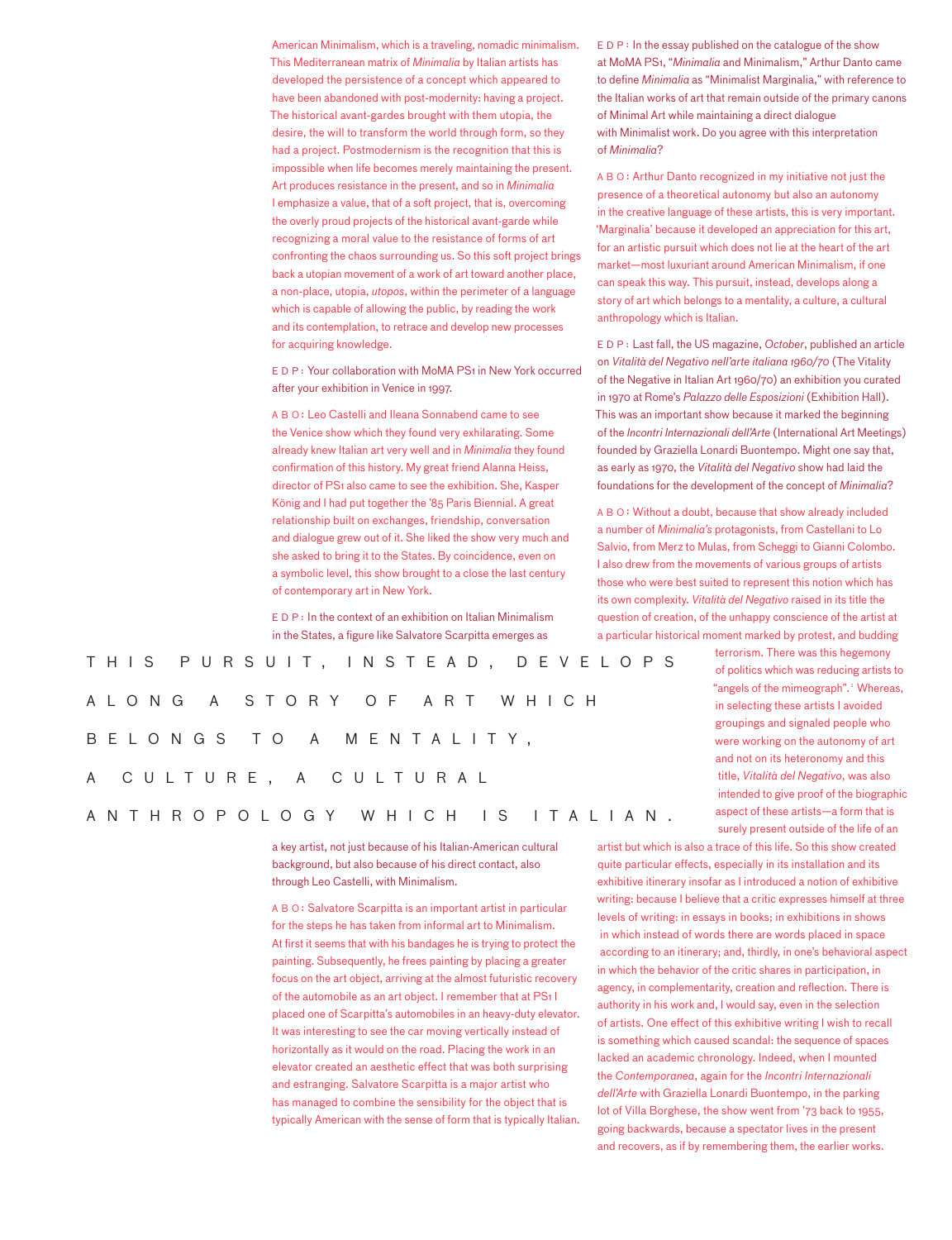The idea was not to take the past for granted and impose it authoritatively, but to help in recovering the past by means of a contemplative and re-acquainting itinerary for a spectator. So all these concepts produced esthetic shock, discussions. Some were okay with this, others scandalized. But, overall, we can say that all this produced not just changes but a revolution in curatorial practice. At that time, the figure of the curator didn't exist. I was the expression of a generation of total critic: I taught at university, I wrote for the press, I was developing new concepts, and realizing exhibitions, I would appear on television and the media, then in the 80s I even showed my nudes on *Frigidaire* [a comic-book magazine], so I was showing a sense of play, another way of overcoming academic cultural conformity. Trying to liberate the figure of a critic from any rhetorical aura. In a like manner, the shows I have done have always had this same capacity to puncture common place approaches.

EDP : In the 1970 show, *Vitalità del Negativo*, you wrote about an infinite horizontal line, of a genuine recovery on the part of artists of a position on the same horizon with respect to the world which, instead, tends to privilege a reality determined by programming coming down from the top of the system. Now, in *Minimalia*, you write about a curved line tied to a Mediterranean cosmopolitan geometry of art. How has this concept of line, from its horizontal disposition in *Vitalità* to its curvature in *Minimalia* developed?

ABO : Consider that we were in 1970 and that this linearity was an attempt to conclude the long march of art to embrace

|  | CONSIDER THAT WE WERE IN     |  |  |  |  |  |  |  |  |
|--|------------------------------|--|--|--|--|--|--|--|--|
|  | 1970 AND THAT THIS LINEARITY |  |  |  |  |  |  |  |  |
|  | WAS AN ATTEMPT TO CONCLUDE   |  |  |  |  |  |  |  |  |
|  | THE LONG MARCH OF ART TO     |  |  |  |  |  |  |  |  |
|  | EMBRACE ITS LIFE.            |  |  |  |  |  |  |  |  |

its life. Body Art is developing then, a whole raft of languages in which linearity or horizontality were precisely attempts to create a short-circuit between art and life.

In '75 I wrote "*L'Ideologia del Traditore*" ("The Ideology of The Traitor,") a modern re-reading of Mannerism which demonstrated just how revolutionary Mannerism was with respect to the Renaissance by introducing the practice of citing, and of how mannerism had introduced the conceptual side of art. Then, two years later, I began to theorize the Transavanguardia which is art in transit, crossing over, in transition, an art of contamination, of stylistic eclecticism, in search of the identity of its creating subject. So, all this being in progress brought to recognition the individuation of a line which had the capacity to recognize the themes of postmodernity and to speak of a curvature which is precisely the sign, a demonstration of every rigidity and of the play between the subjectivity of the artist and the objectivity of the work.

EDP: This in-depth analysis of the line is very interesting, bearing in mind the writing of the Italian critic and art historian Filiberto Menna on *Linea Analitica* which traced an analytic line for modern art starting from Seurat, Cezanne, Duchamp, reaching right up to Kosuth.

ABO : Let's say that whereas Menna's analytic line has origins that include Mondrian and such, which coherently develops

.

across the research of those artists who work on the analysis of language, I operated from a less circumscribed, more open concept, capable of capturing the analytic aspect but also its synthetic one, and of keeping this together, as I said before, with the theme of artist's identity. *Minimalia* brings together, it seems to me, a family of artists who are not closely related to one another but who in individual ways each bear a personal adventure but who as a body speak a language which belongs to us.

EDP : In *Minimalia* particular attention is devoted to programmed art in its kinetic-visual declinations. The Italian avant-gardes, Gruppo T, Gruppo N, Gruppo Zero just as European ones in Germany, France, and Spain became organized research groups. What does this rapprochement of art with scientific methodologies and with procedures with an analytic character indicate?

ABO : Just as political groups organize themselves where they share a common sentiment, so artists develop cultural communities, this especially in the north of Italy where problems connected to industrialization, to the division of labor, to factories, and to different materials are strongly felt so that there is also much research into materials capable of representing this contemporary condition.

EDP: It is interesting how group terminology has been adopted—a group followed by a letter—almost brings to mind laboratory groups.

ABO : They want to demystify the concept of art. Giulio

Carlo Argan is their theoretician. He had written a fundamental book about Bauhaus right at the culmination of a historical moment in which avant-gardes had placed themselves at the service of humanity in a noble fashion, from every point of view. Thus they were reclaiming a model that Argan had developed, pointing out and encouraging in some way, by means of his theory, what these groups, which had already formed themselves and were developing, actually represented.

The single letter code, taken up from laboratory practice, overcame the romantic idea of a movement; the movement was summed up in a formula.

EDP : Pittura Analitica is often viewed in relation to American post-Minimalism. The precursors of this language are thought to include Francesco Lo Savio, who had the merit of having developed a language based on the analysis of the structural elements of art, space and light. How much has Lo Savio's analytic research contributed to the development of American Minimalism?

ABO : Let's say that Lo Savio is without a doubt the artist who radicalizes the theme of light, of form, of the passage from painting to sculpture. The analysis of surfaces in a Baroque city such as Rome. So this must in some way be recognized as a revolutionary act in creative solitude which is born from an interior vision of art which is, if I may be allowed the expression, spiritual. Lo Savio then killed himself in 1963, the same year that Yves Klein died, another great artist. It was a year of blight, as they say in the countryside, very heavy, etc. Still we can say that the influence that Lo Savio exercises on American art is apparent in the chronology. It's not that Lo Savio directly influenced American art. Lo Savio anticipated Minimalism. I think that art is universal; I am not a patriotic critic. And naturally Lo Savio himself was influenced by his cultural context, by a history of art which taps into the historical European avant-gardes